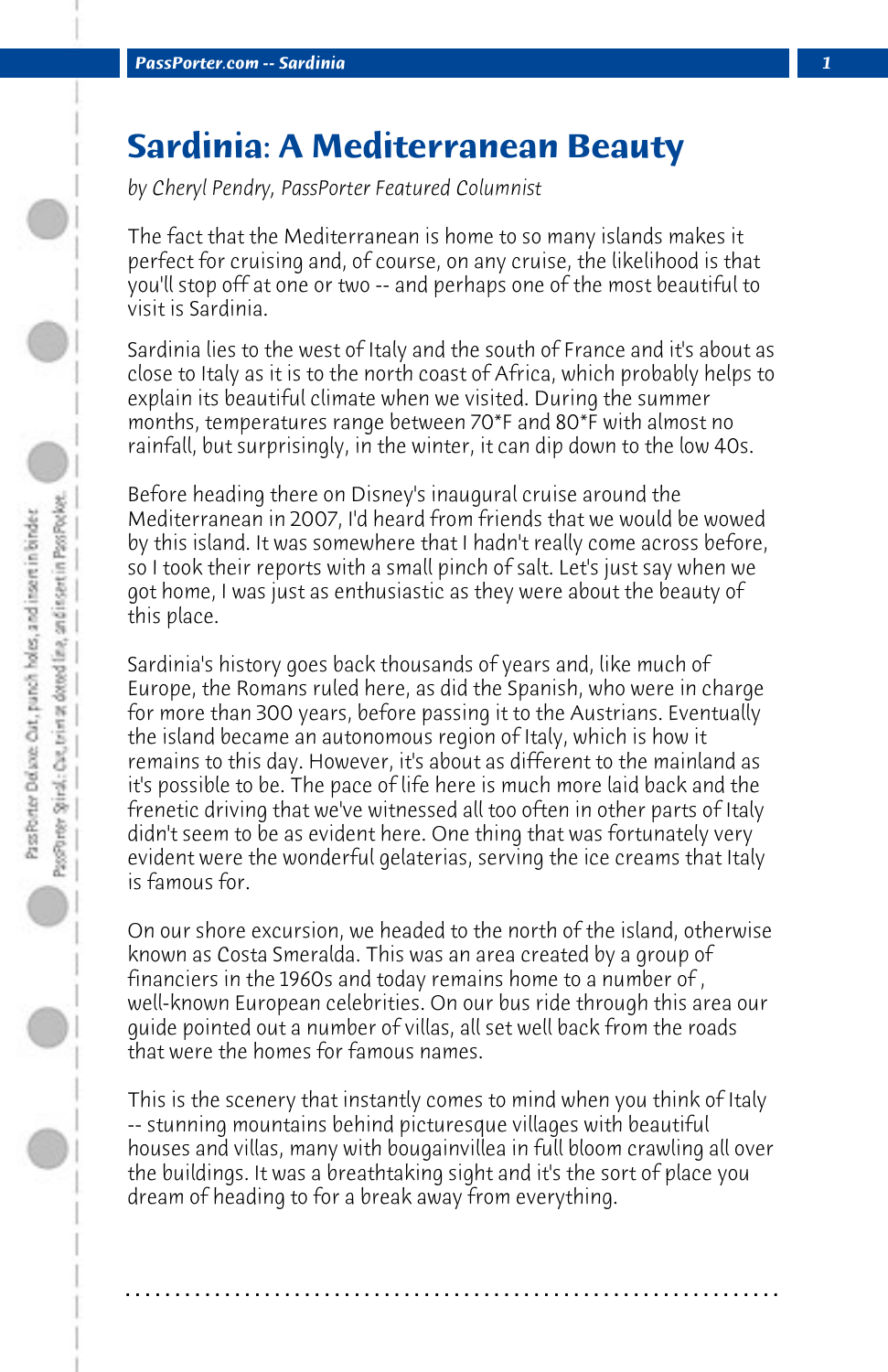The real highlight at this end of the island is the Maddalena Archipelago. As the name suggests, it's a series of seven islands and these islands are a popular place to visit for a number of reasons. Those include the unique wildlife, and the regattas held there due to the almost constant wind in the area. Despite that, the wind on our day there was very pleasant and helped to take the edge off the temperatures.

Of course, it's also a popular spot for tourists and one look and you can see why. The waters are perhaps the most clear that I've ever seen and are a beautiful turquoise color. When you first see it, you can't help but wonder whether some sort of coloring has been added to the water, as it just looks so perfect and inviting.

We took the ferry across to the largest of the islands, La Maddalena, and the ferry ride was a wonderful slice of Sardinian life, as it's obviously used by locals every day to get around. It made a pleasant change to be surrounded by the chatter of Italians, as all too often these days, in big cities, you rarely hear the native language.

A scenic drive took us around the island and allowed more views of the stunning turquoise water, as well as the other islands in the Archipalego. Then it was back to the capital of the island, also called La Maddalena, which still boasts buildings from the 19th century, when this town was forced to develop rapidly into a naval base by its rulers. Once again, the feeling as you walked around the town was that life here is slow and relaxed and very much enjoyed by its residents. Cafes and gelaterias lined the streets and we were only too happy to take advantage of them.

It was also one of the few stops on our cruise where some knowledge of the native language came in very useful. All too often my schoolgirl attempts at Italian, French, and Spanish were met with responses in English, but not here. Shop workers didn't seem to speak English and that was a pleasant change, making you feel as if you had finally found the real Italy to enjoy.

As we made our way back to the main island of Sardinia and then the Disney Magic, I could see why so many people had rated this island so highly. It's one of the most relaxing and beautiful places I've come across in some time and I hope our travels take us back that way again one day soon.

*About The Author: Cheryl and husband Mark live in England and love to travel, particularly to America. They are in the process of visiting every Disney theme park around the world, having already been to Disneyland*

**. . . . . . . . . . . . . . . . . . . . . . . . . . . . . . . . . . . . . . . . . . . . . . . . . . . . . . . . . . . . . . . . . .**